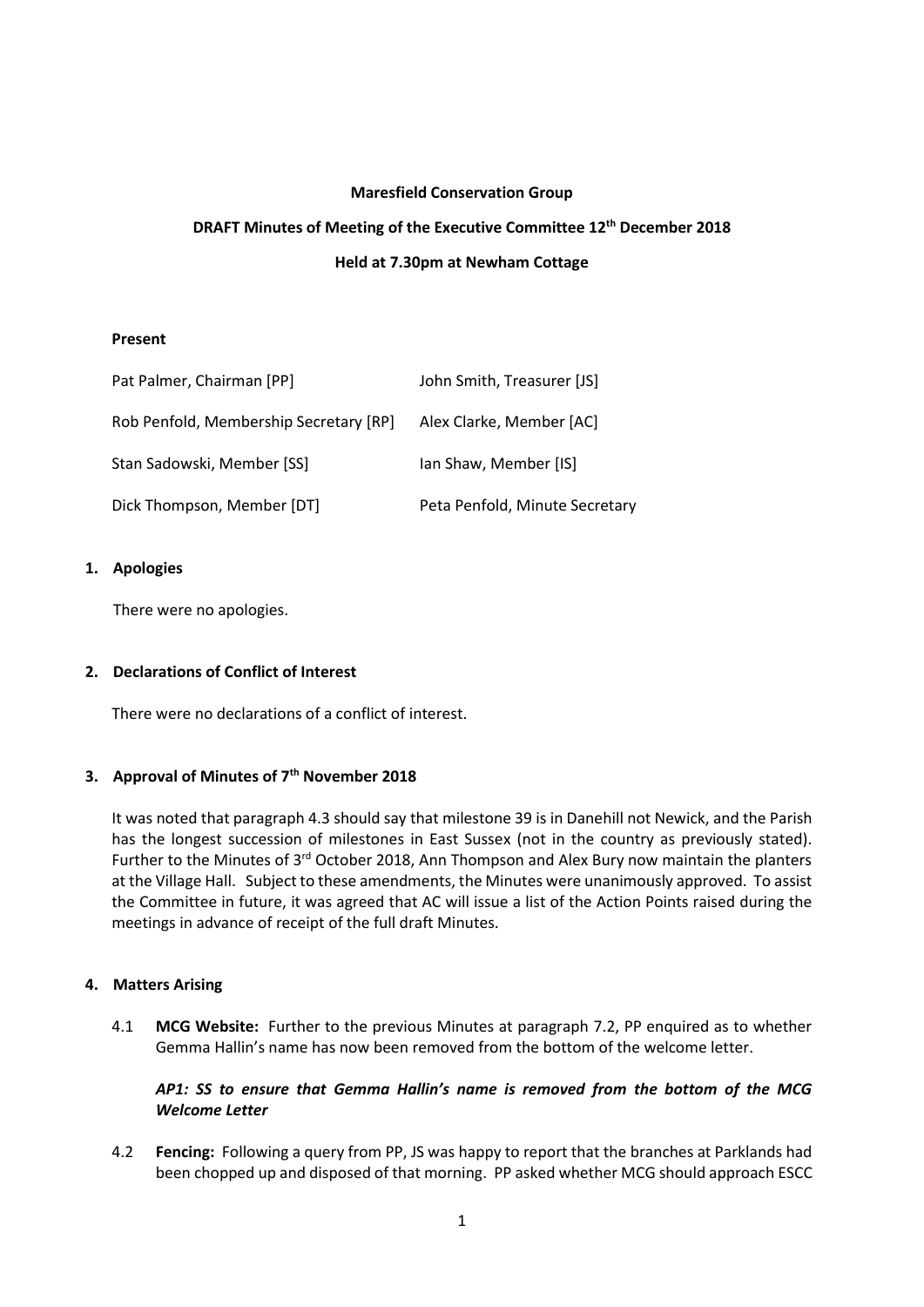with a view to tendering for the job of replacing the fencing along School Hill. JS proposed holding off due to the potential insurance implications, and the fact that ESCC may insist on using their own contractor at vast expense. The fencing may be improved once the new houses at Orchard Place have been completed.

4.3 **Christmas Tree Lighting**: IS advised he is currently in possession of the Advanced Road Closure Notices required for the Christmas Tree Lighting Ceremony, and will retain them for use in 2019.

# **5. Chairman's Report [PP]**

The Chairman's Report is appended to the Minutes. It was agreed that it is not necessary to separately list the Chairman's Report as the items are covered during the meeting and PP's Meeting Notes.

## **6. Treasurer's Report**

- 6.1 **Income & Expenditure**: JS handed round copies of the Income & Expenditure Summary and asked Committee Members to bring the previous months summary to future meetings for comparative purposes. He advised that there is £190 to be added to the accounts consisting of £100 for the purchase of the Christmas Tree, £40 for the mince pies and the £50 donation to the Choir.
- 6.2 **Subscriptions**: Subscriptions have risen but JS is still awaiting the receipts from David Bailey. PP asked whose job it is to chase outstanding subscriptions, and was informed that Sheila Cumming previously dealt with it. RP noted that his Membership records don't tally with JS' summary – RP is only aware of payments totalling £1,191 whereas JS has recorded a total of £1,799.

*AP2: JS and RP to meet to compare the membership payments against the membership list to ensure that the records are up-to-date.* 

## **7. Website Update**

7.1 SS advised that the MCG Website improvements are now complete. The content has been rearranged and he is happy with the new format. Google Analytics is now working so SS will be able to monitor website usage. Between 8<sup>th</sup> November – 7<sup>th</sup> December there were 160 visits by 43 individual users, including one in Sweden and another in Florence, Italy. Between them, they clicked on 1,043 separate pages of the website. Whilst this is encouraging, there is still a need to further publicise the website. RP asked whether the website details could be added to the bottom of all hardcopy material sent out (e.g. the Winter Supper booking form). A query was also raised as to whether the website details should appear on the new Recreation Ground sign.

*AP3: Committee Members to review the new and improved MCG website and pass any constructive comments to SS.*

# *AP4: RP to ask Rob Taylor to ensure that the details of the MCG Website are added to the new Recreating Ground sign.*

7.2 SS said that there is further scope for development in the History section, although he has already inserted the milestone article. SS will talk to Cerys Jenkins to see if the Historical Society,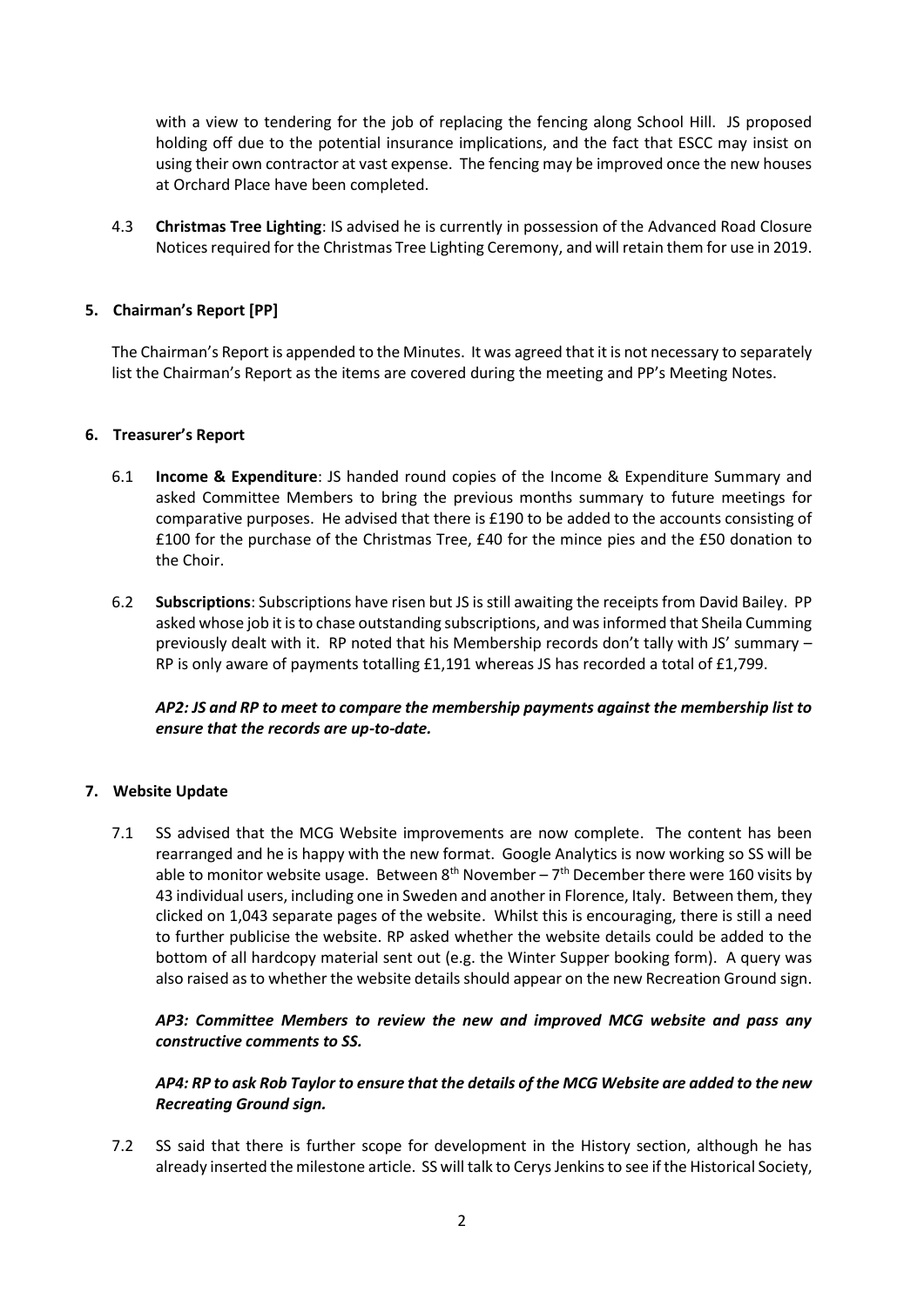who use the MCG Website, want to update their section. PP thanked SS for doing such a brilliant job of updating the website.

7.3 PP then pointed out that it is important for Maresfield residents to know the situation with the Footpaths Group [FG]. The FG receive an annual grant from the Parish Council to carry out work in the whole Parish, not just in Maresfield, and operate in Nutley and Fairwarp as well. PP was keen to raise this at the next AGM, but RP also suggested it will be useful to include it in the next MCG newsletter. JS also pointed out that any funding provided to the FG by MCG will only be used to carry out work within Maresfield – it is important to maintain a distinction between the Parish Council funding and the MCG funding. PP asked whether they should seek volunteers from Fairwarp and Nutley to assist the FG, but JS responded that the current 6 members work really well as a team and it will be difficult to manage any more people.

# *AP5: JS to write an article about the work of the FG for inclusion in the next MCG Newsletter and the February edition of the Parish Magazine.*

7.4 JS then advised that MCG will not need to rust proof and paint the cast iron milestones because someone in Uckfield has a contract to carry out the works. That releases the FG to clean and paint the Parish fingerposts, including the one outside The Chequers. ESCC have advised that they won't replace them, but the Parish Council have agreed to fund the cost of any necessary refurbishment. The FG will start the work in mid-January. SS asked for photographs for inclusion on the website.

# *AP6: JS and the Footpaths Group to undertake refurbishment work on the fingerpost signs within the Parish, and to provide SS with before and after photographs.*

## **8. Victorian Lamps**

IS reported that there has been no progress as it has proved difficult getting craftspeople to provide quotes for the job. It is quite an involved process as the lamps will need to be disconnected from the electrical supply, sandblasted, repaired, repainted and then reinstalled. PP noted that the initial quote from the blacksmith DW Tester seemed quite reasonable, although obviously he will not deal with the electrical aspects. She proposed obtaining further quotes from electricians to deal with disconnection/connection. There is a group called Trust in Blue comprised of retired policemen who carry out electrical work – local people who do local jobs. JS added that Graham Altt has retrieved from KO the lights bought to illuminate the churchyard which he suggests selling to raise money to put towards the refurbishment of the Victorian Lights.

# *AP7: IS to approach electricians including Eagle Electrics to obtain quotations for the disconnection and reconnection of the Victorian Lamps.*

## **9. Cemetery Gates**

IS passed round copies of a report prepared by Rob Taylor on the condition of the cemetery gates. The repair will not be galvanised, but would be expected to last for at least 20 years. The current quotation is £600 - £650, but that is for a basic job and may be subject to change of more work becomes evident once the paint has been stripped off. JS thinks that will be the case as the vertical bars are very corroded.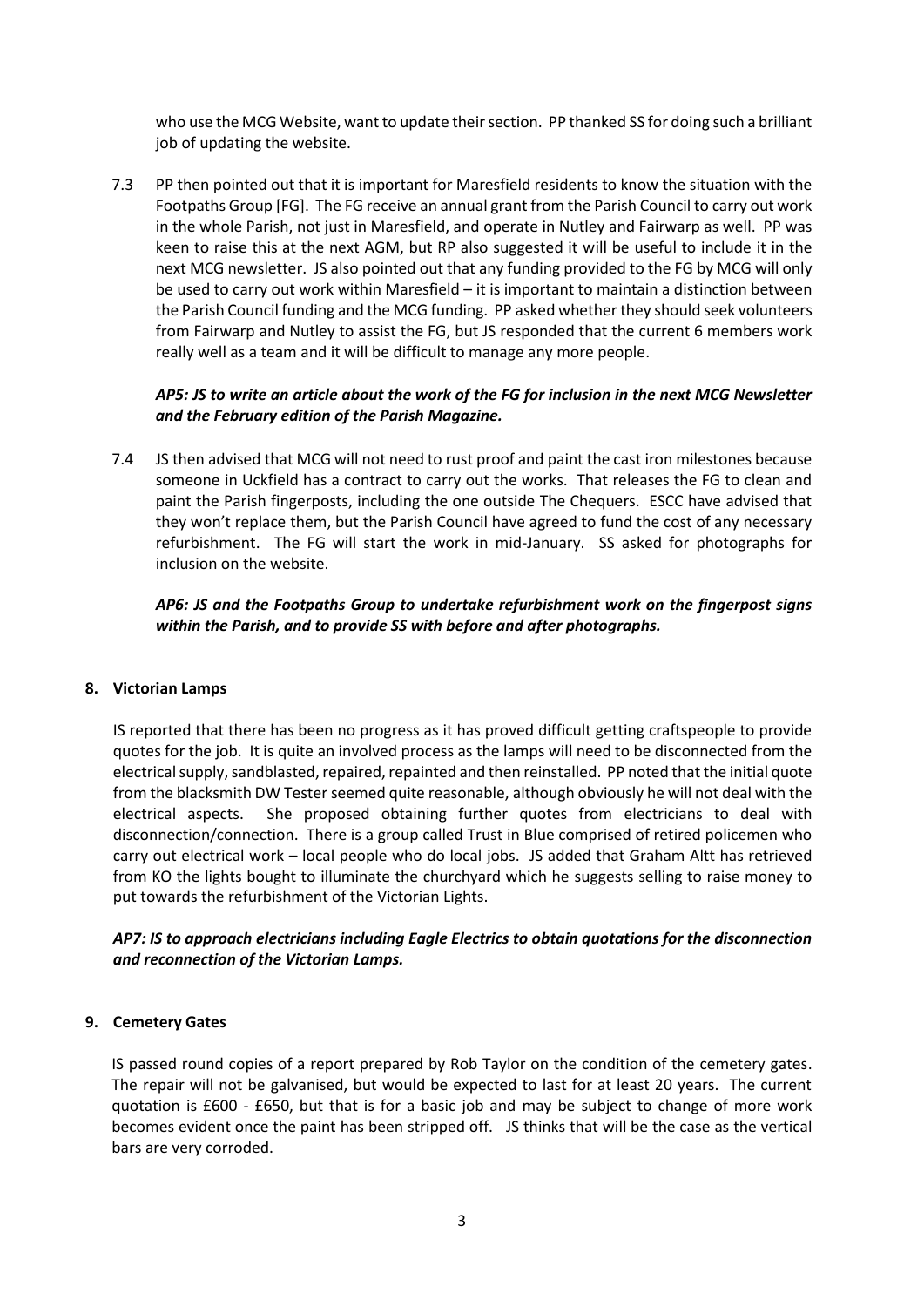*AP8: IS to send Rob Taylor's report to Angie Whelton so that a decision can be made as to whether the Church will agree that MCG can carry out the necessary refurbishment of the cemetery gates.*

## **10. Membership Update**

10.1 RP reported that 175 households belong to MCG, and SS has been recruiting further members. RP just needs to know what subscriptions they have paid for his records. He is currently awaiting details from a number of Collectors, but may not be in possession of all the relevant information since JS seems to have more up-to-date details. RP noted that all Collectors have their own tried and tested method for dealing with their members and the collection of the annual subscriptions.

## *AP9: After meeting with JS to collate their figures, RP to contact the Collectors to discuss any outstanding payments.*

- 10.2 There was then a discussion about whether email addresses are held for all MCG members SS noted that members subscribing to Gift Aid will probably have provided those details. JS also said that it would help to reconcile the accounts if members paid by standing order. The newer members seem happy to do this, although he appreciated that not everyone likes that method.
- 10.3 SS has so far delivered 15 Welcome Letters which has generated 4 new members (a 27% success rate). It was therefore agreed that the Welcome Letter initiative should continue.

#### **11. Winter Supper**

PP said that 28 people have already booked and paid for Winter Supper tickets – Carole Wheeler is holding onto the cheques until after Christmas. More ticket sales are expected up to a maximum of 80. It is likely that tables of 8 or 10 will be set up containing a mix of people. Posters are up and the event has been advertised in the January Church Magazine. Lesley Wilmer will be doing the table centre pieces and has suggested a Winter Wonderland theme. She will supply the containers, will use branches from the Christmas Tree, and will therefore only charge for the flowers. The Committee expressed their appreciation. IS will organise the raffle, and it was agreed that, as well as donations, circa £50 expenditure on raffle prizes will be acceptable. SS will provide the computerised number selector. IS proposed putting a flyer advertising the MCG Quiz Night on each table, and this was supported.

#### **12. Newsletter**

PP is intending to start preparations for the newsletter over the Christmas period. There are  $2 \frac{1}{2}$  pages to fill and she intends to include sections on the MCG website, membership, the Welcome Pack, the Footpaths Group, and Projects carried out to date. She invited written contributions which can be edited if necessary. AC offered to assist PP in preparing the newsletter. It needs to be completed by  $11<sup>th</sup>$  January to allow for printing prior to distribution to the members in early February.

## *AP10: All written contributions to the MCG newsletter to be submitted to PP as soon as possible (before 4th January 2019).*